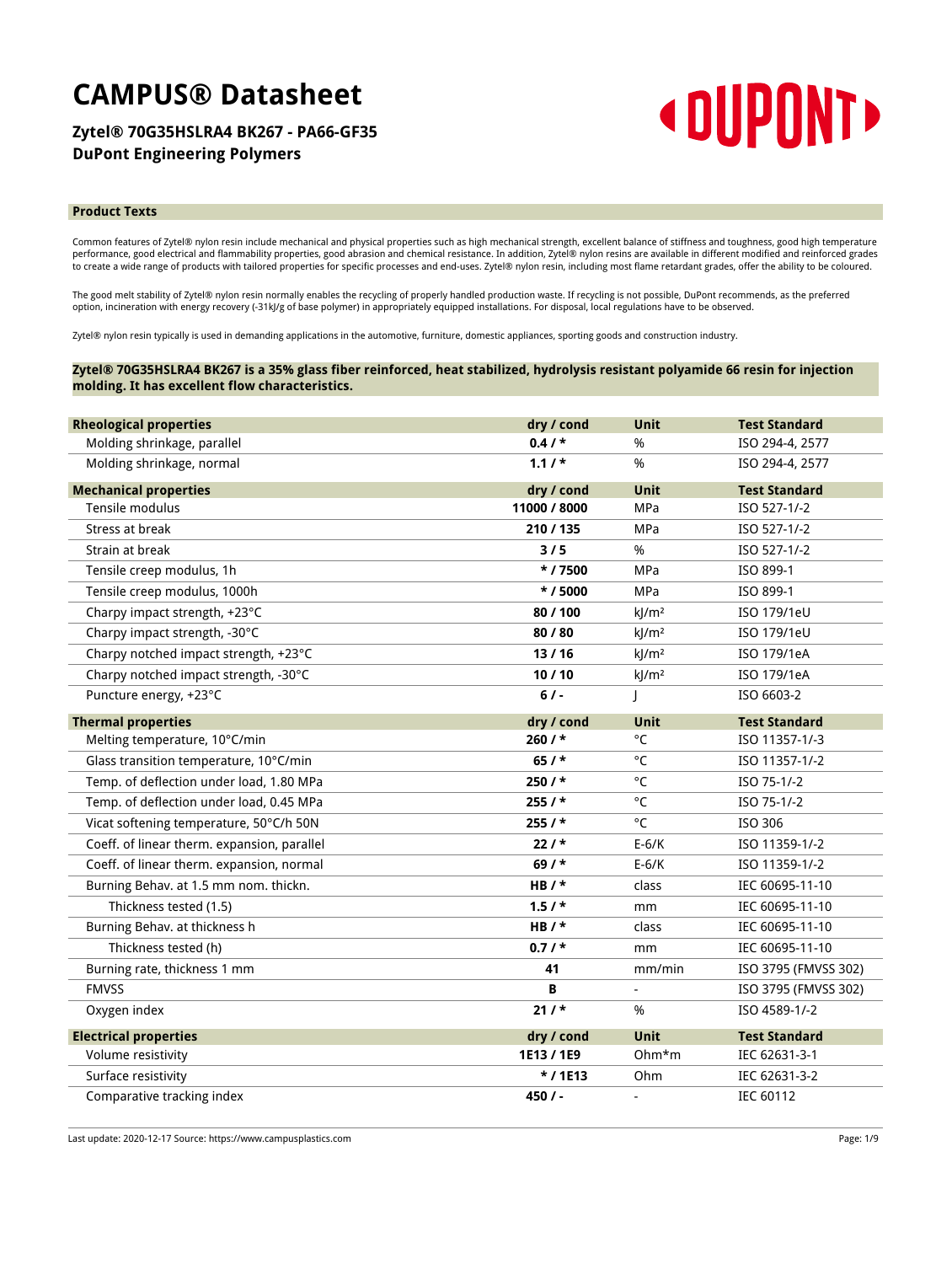| <b>Other properties</b>                   | dry / cond | Unit               | <b>Test Standard</b>     |
|-------------------------------------------|------------|--------------------|--------------------------|
| Water absorption                          | $5.5/$ *   | %                  | Sim. to ISO 62           |
| Humidity absorption                       | $1.7/$ *   | %                  | Sim. to ISO 62           |
|                                           |            |                    |                          |
| Density                                   | 1410/      | kg/m <sup>3</sup>  | ISO 1183                 |
| <b>Material specific properties</b>       | dry / cond | Unit               | <b>Test Standard</b>     |
| Viscosity number                          | 125/       | cm <sup>3</sup> /g | ISO 307, 1157, 1628      |
| <b>Rheological calculation properties</b> | Value      | <b>Unit</b>        | <b>Test Standard</b>     |
| Density of melt                           | 1270       | kg/m <sup>3</sup>  |                          |
| Thermal conductivity of melt              | 0.22       | W/(m K)            |                          |
| Spec. heat capacity melt                  | 2300       | J/(kg K)           |                          |
| Ejection temperature                      | 210        | °C                 | $\overline{\phantom{a}}$ |

## **Diagrams**







## **Viscosity-shear rate Shearstress-shear rate**



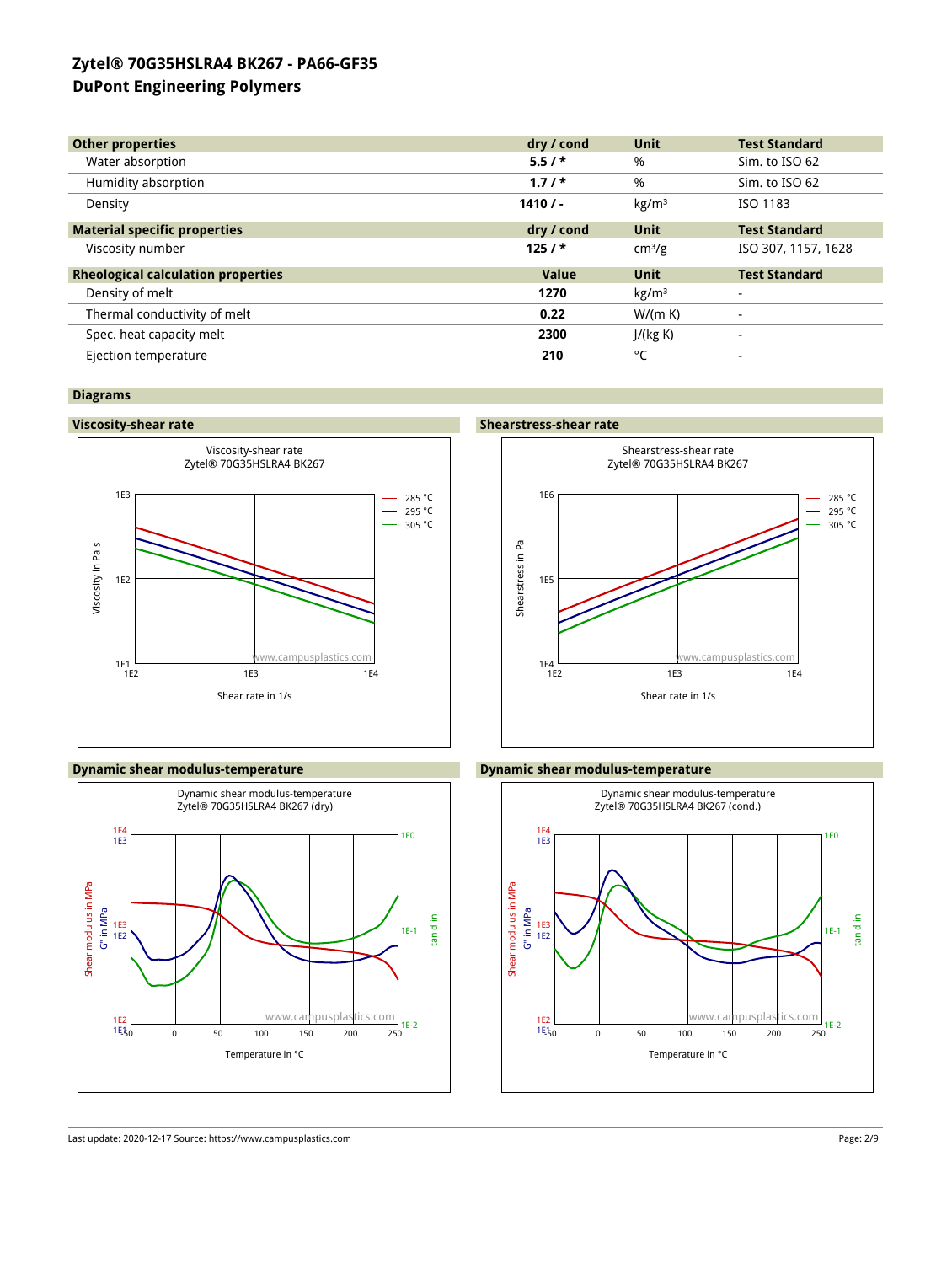## **Dynamic tensile modulus-temperature** *CONDERNIA Stress-strain*







## **Stress-strain Secant modulus-strain**

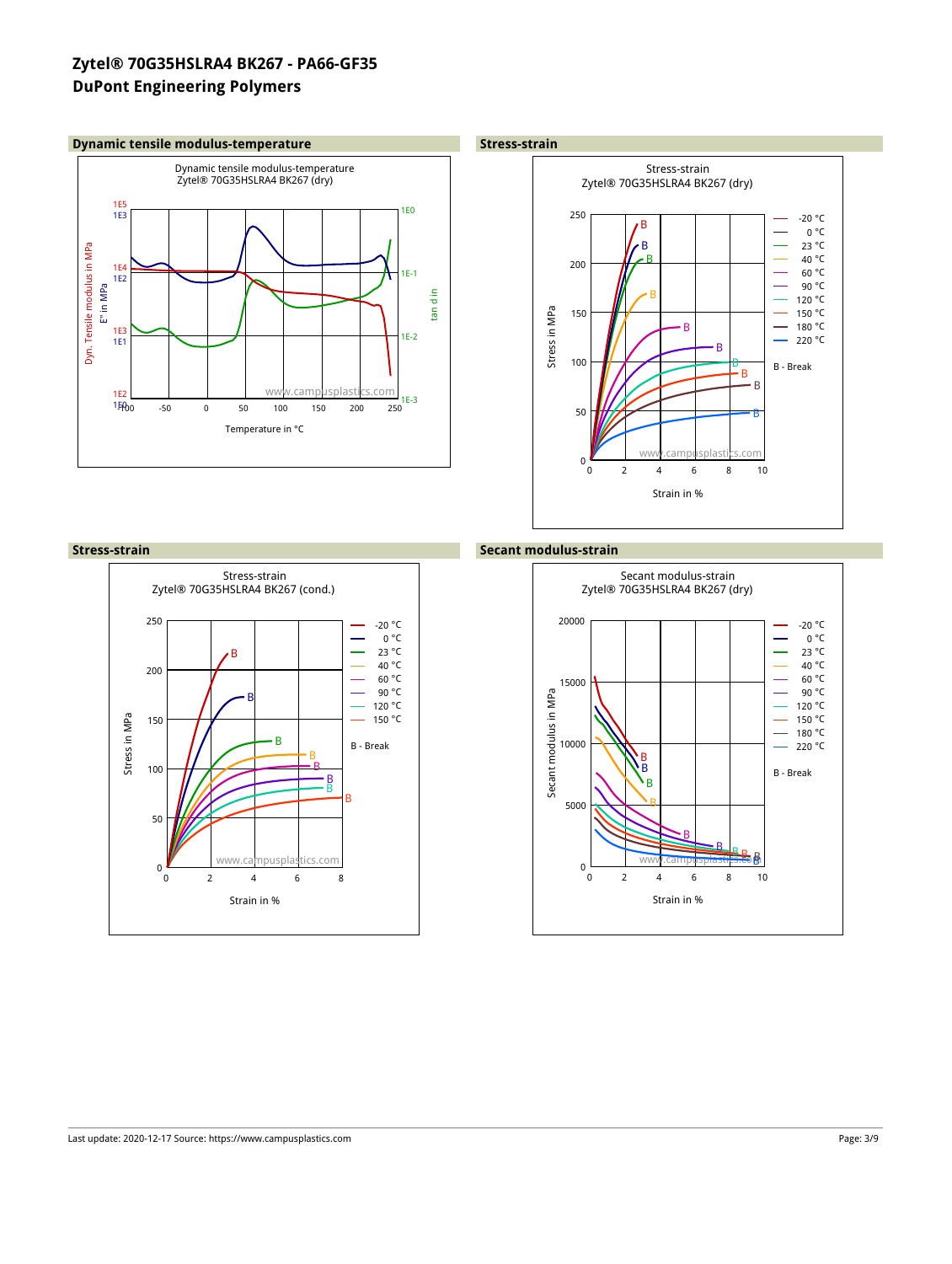

## **Stress-strain (isochronous) 200°C Creep modulus-time 200°C**



### **Secant modulus-strain Stress-strain (anisotropy)**



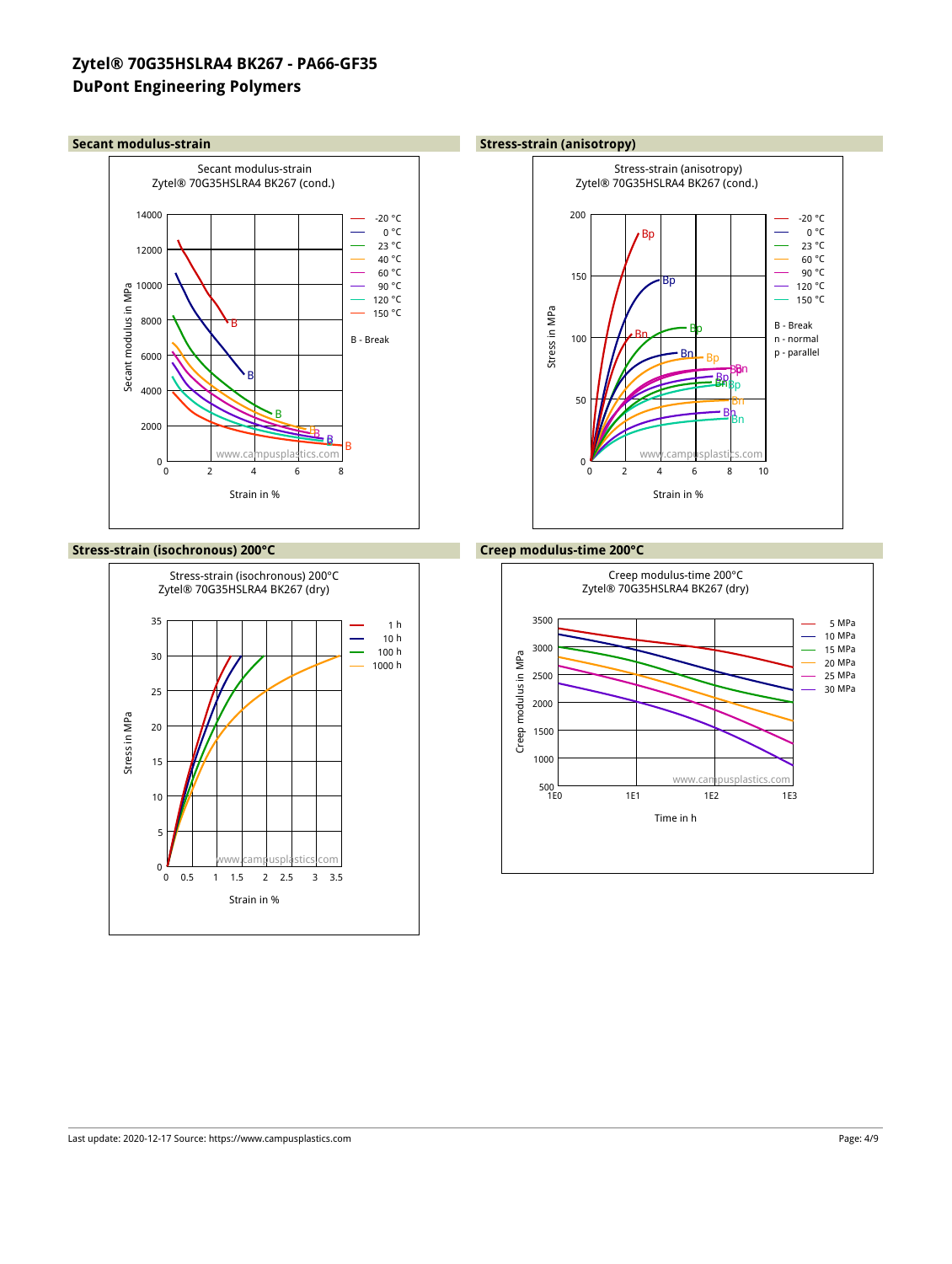## **Stress-strain (isochronous) 100°C Creep modulus-time 100°C**



## **Stress-strain (isochronous) 130°C Creep modulus-time 130°C**



### Creep modulus-time 100°C Zytel® 70G35HSLRA4 BK267 (dry) (->Zytel® 70G35HSLX BK357) MPa MPa MPa Creep modulus in MPa Creep modulus in MPa MPa MPa MPa www.campusplastics  $+ 150$ 1E0 1E1 1E2 1E3 Time in h

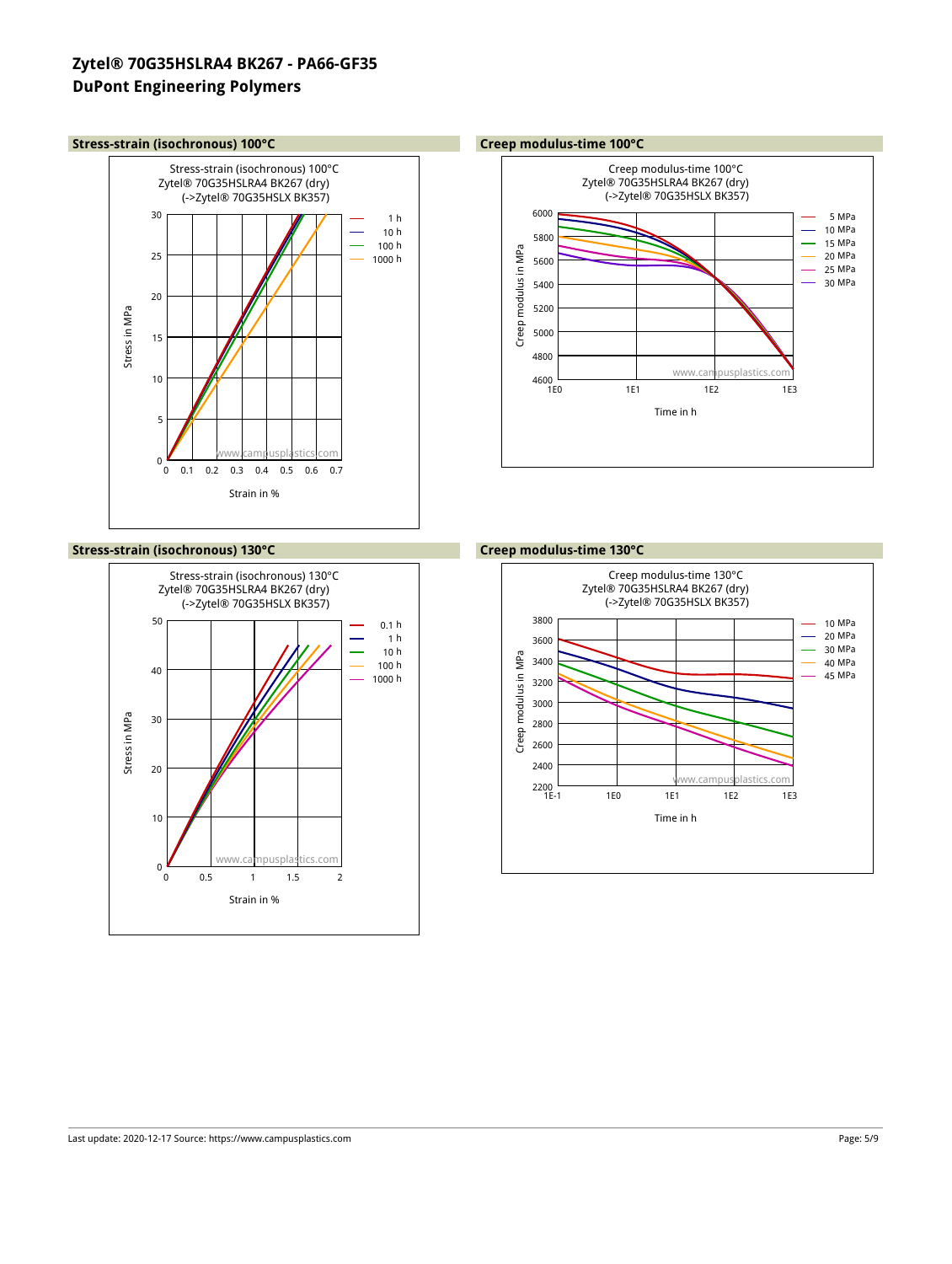### **Stress-strain (isochronous) 150°C Creep modulus-time 150°C**



## **Specific volume-temperature (pvT) Thermal expansion**



### Creep modulus-time 150°C Zytel® 70G35HSLRA4 BK267 (dry) (->Zytel® 70G35HSLX BK357) 3600 5 MPa 10 MPa 3400 15 MPa Creep modulus in MPa Creep modulus in MPa 20 MPa 3200 25 MPa 30 MPa 3000 35 MPa 2800 40 MPa 2600 2400 www.campusplastics.com  $2200$   $+$ <br>1E-1 1E-1 1E0 1E1 1E2 1E3 Time in h



### Last update: 2020-12-17 Source: https://www.campusplastics.com Page: 6/9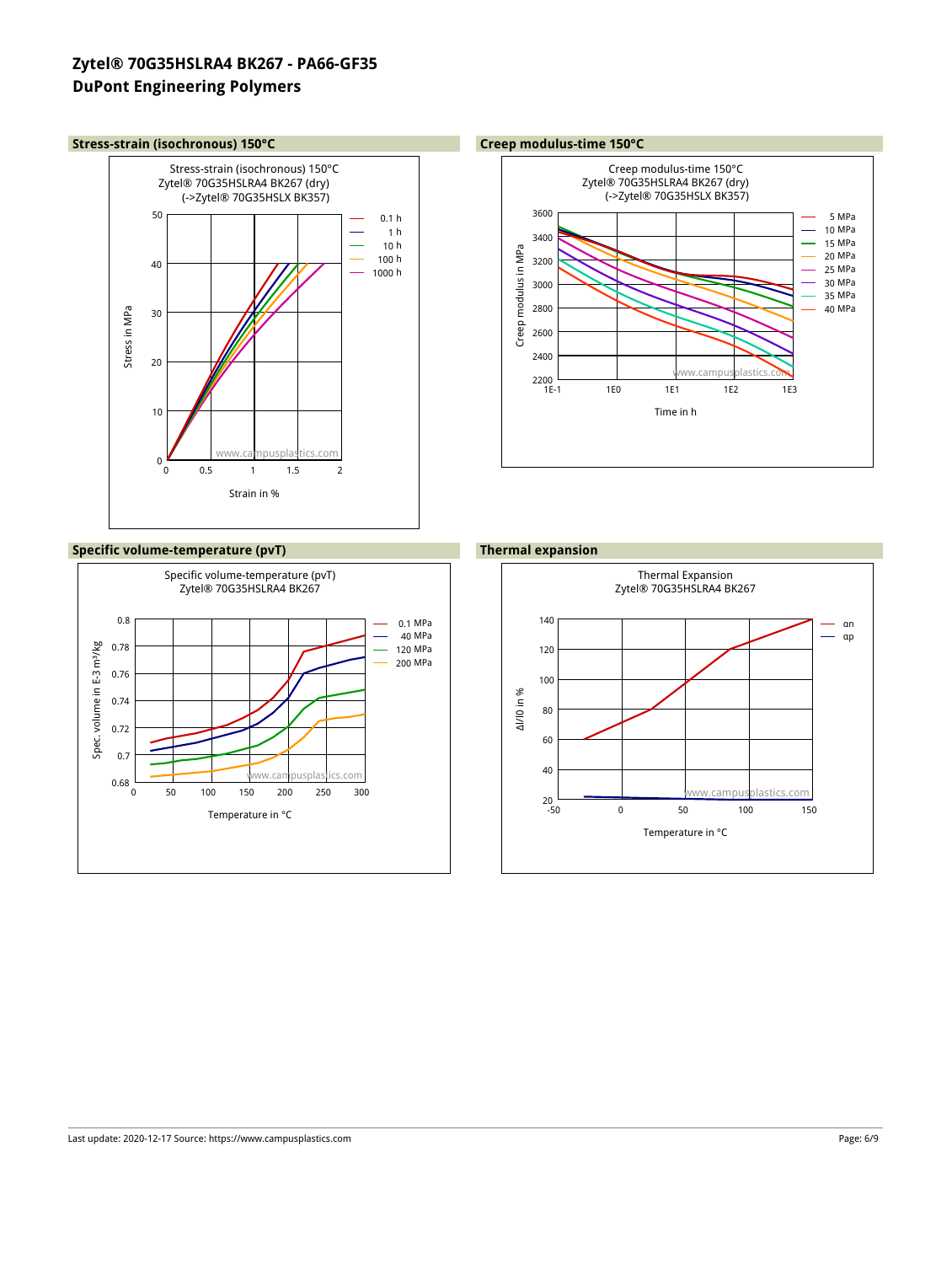



## **Characteristics**

## **Processing**

Injection Molding

**Delivery form**

## **Additives**

Lubricants, Release agent

## **Special Characteristics** Heat stabilized or stable to heat

Pellets

## **Chemical Media Resistance**

## **Acids**

- $\textcircled{\scriptsize{1}}$ Acetic Acid (5% by mass) (23°C)
- Citric Acid solution (10% by mass) (23°C)
- $000000$ Lactic Acid (10% by mass) (23°C)
- Hydrochloric Acid (36% by mass) (23°C)
- Nitric Acid (40% by mass) (23°C)
- Sulfuric Acid (38% by mass) (23°C)
- Sulfuric Acid (5% by mass) (23°C)
- $\bullet$ Chromic Acid solution (40% by mass) (23°C)

## **Bases**

- $\bullet$ Sodium Hydroxide solution (35% by mass) (23°C)
- $\bigcirc$ Sodium Hydroxide solution (1% by mass) (23°C)
- $\textcircled{\small{1}}$ Ammonium Hydroxide solution (10% by mass) (23°C)

## **Alcohols**

- $\bigcirc$ Isopropyl alcohol (23°C)
- $\bigcirc$ Methanol (23°C)
- $\bigcirc$ Ethanol (23°C)

## **Hydrocarbons**

- $\textcircled{\scriptsize{1}}$ n-Hexane (23°C)
- ٨ Toluene (23°C)
- $\bigcirc$ iso-Octane (23°C)

Last update: 2020-12-17 Source: https://www.campusplastics.com Page: 7/9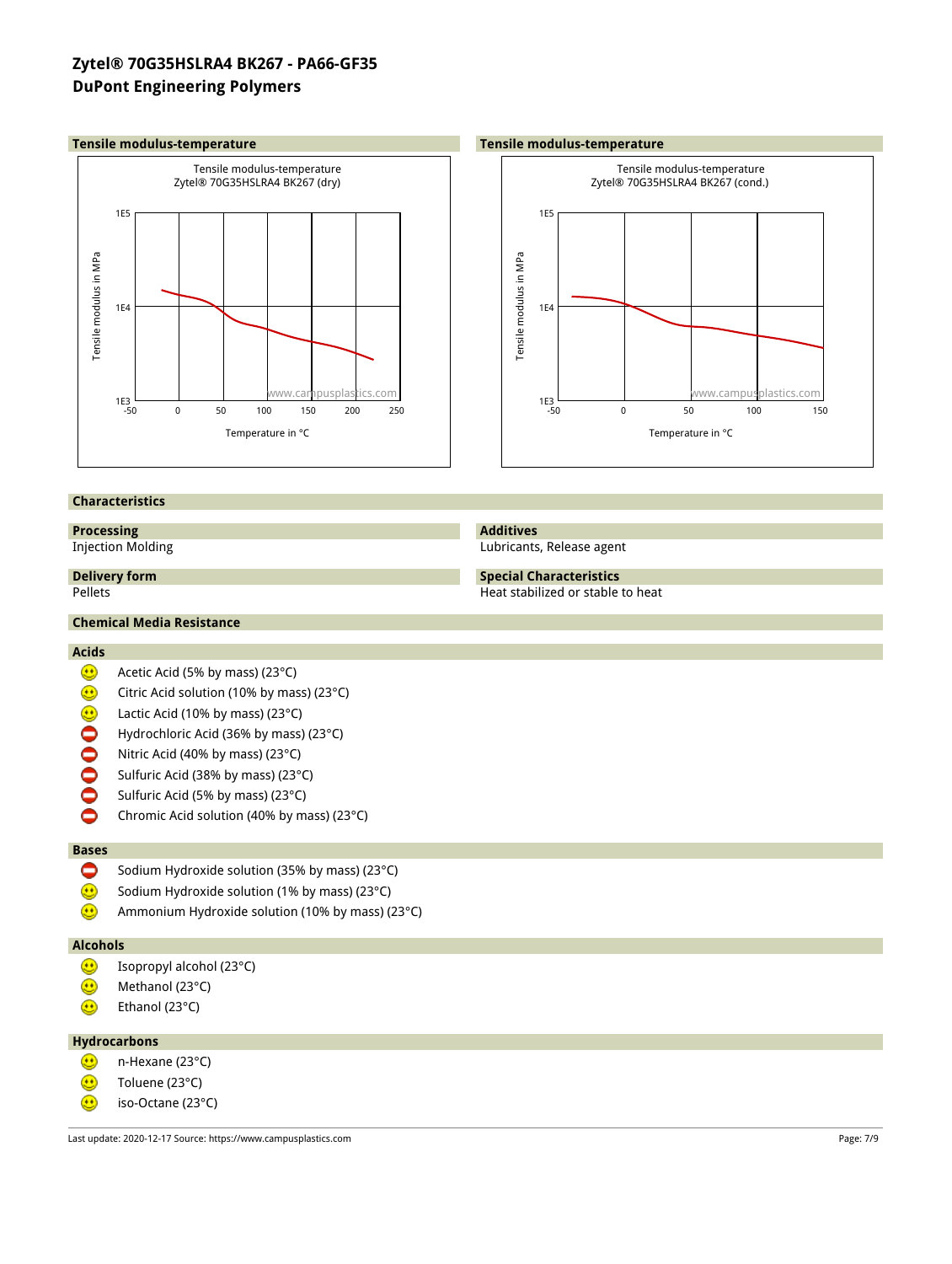### **Ketones**  $\bigodot$ Acetone (23°C) **Ethers**  $\bigcirc$ Diethyl ether (23°C) **Mineral oils**  $\bigodot$ SAE 10W40 multigrade motor oil (23°C)  $\bm{\Theta}$ SAE 10W40 multigrade motor oil (130°C)  $\textcircled{\small{1}}$ SAE 80/90 hypoid-gear oil (130°C)  $\bigcirc$ Insulating Oil (23°C)  $\bigcirc$ Motor oil OS206 304 Ref.Eng.Oil, ISP (135°C)  $\bigcirc$ Automatic hypoid-gear oil Shell Donax TX (135°C)  $\bigodot$ Hydraulic oil Pentosin CHF 202 (125°C) **Standard Fuels** ⊕ ISO 1817 Liquid 1 (60°C) ⊕ ISO 1817 Liquid 2 (60°C)  $\bigcirc$ ISO 1817 Liquid 3 (60°C) ⊕ ISO 1817 Liquid 4 (60°C) ⊕ Standard fuel without alcohol (pref. ISO 1817 Liquid C) (23°C)  $\bigcirc$ Standard fuel with alcohol (pref. ISO 1817 Liquid 4) (23°C) ⊕ Diesel fuel (pref. ISO 1817 Liquid F) (23°C) ⊕ Diesel fuel (pref. ISO 1817 Liquid F) (90°C)  $\bigcirc$ Diesel fuel (pref. ISO 1817 Liquid F) (>90°C)  $\bigodot$ Diesel EN 590 (100°C) **Salt solutions**

- $\bigodot$ Sodium Chloride solution (10% by mass) (23°C)
- 0 Sodium Hypochlorite solution (10% by mass) (23°C)
- $\textcircled{\small{1}}$ Sodium Carbonate solution (20% by mass) (23°C)
- ⊕ Sodium Carbonate solution (2% by mass) (23°C)
- ٥ Zinc Chloride solution (50% by mass) (23°C)

## **Other**

- ۵ Ethyl Acetate (23°C)
- $\bullet$ Hydrogen peroxide (23°C)
- ۵ DOT No. 4 Brake fluid (130°C)
- ☺ Ethylene Glycol (50% by mass) in water (108°C)
- ♥ 1% nonylphenoxy-polyethyleneoxy ethanol in water (23°C)
- ⊕ 50% Oleic acid + 50% Olive Oil (23°C)
- ⊕ Water (23°C)
- ŏ Deionized water (90°C)
- $\sum$ Phenol solution (5% by mass) (23°C)
- ٥ Coolant Glysantin G48, 1:1 in water (125°C)

All data provided according to ISO 10350 for single points and ISO 11403 for multipoints.

Contact DuPont for Material Safety Data Sheet, general guides and/or additional information about ventilation, handling, purging, drying, etc.

Test temperatures are 23°C unless otherwise stated.

Last update: 2020-12-17 Source: https://www.campusplastics.com Page: 8/9